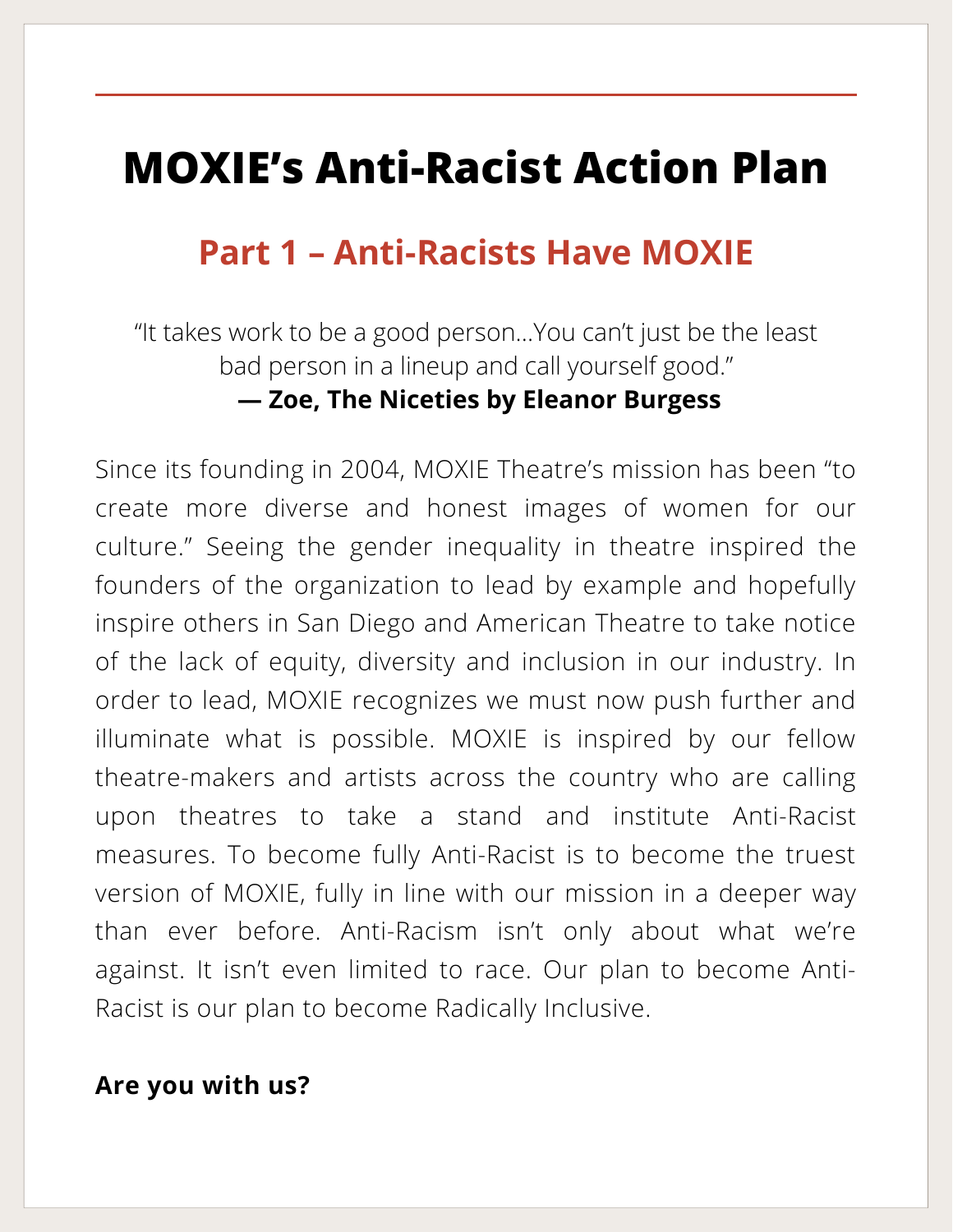MOXIE's plan is inspired by the incredible education we received from Nicole Brewer, creator of Conscientious Theatre Training and originator of the Anti-Racist Theatre (A.R.T.) Movement and the gift of the We See You White [American](https://www.weseeyouwat.com/) Theatre demands for change which we studied and translated into an action plan with our staff and board of directors. This is only the beginning of our plan which will be expanded with the wisdom gained in the coming years and with the addition of new staff, new board members and volunteers. We welcome your support, your feedback and invite you to hold us accountable as we set out to truly lift the voices of ALL women+ (Curious about the  $+$  in women+? MOXIE recognizes that marginalized genders such as transgender and cisgender women, as well as non-binary people, are underrepresented in theatre and we seek to lift their voices when we include them in our language with the +).

MOXIE acknowledges that we are on the original stolen land of the Kumeyaay people, referred to as Diegueños by the Spanish colonizers, a territory later occupied by Mexico. We acknowledge the Kumeyaay Nation spans the two countries that now form our border cities and acknowledge the Kumeyaay as the past, present and future caretakers of this land.

We're grateful to Daniel Jaquez of TuYo [Theatre](https://www.tuyotheatre.org/) for helping us craft our land acknowledgment!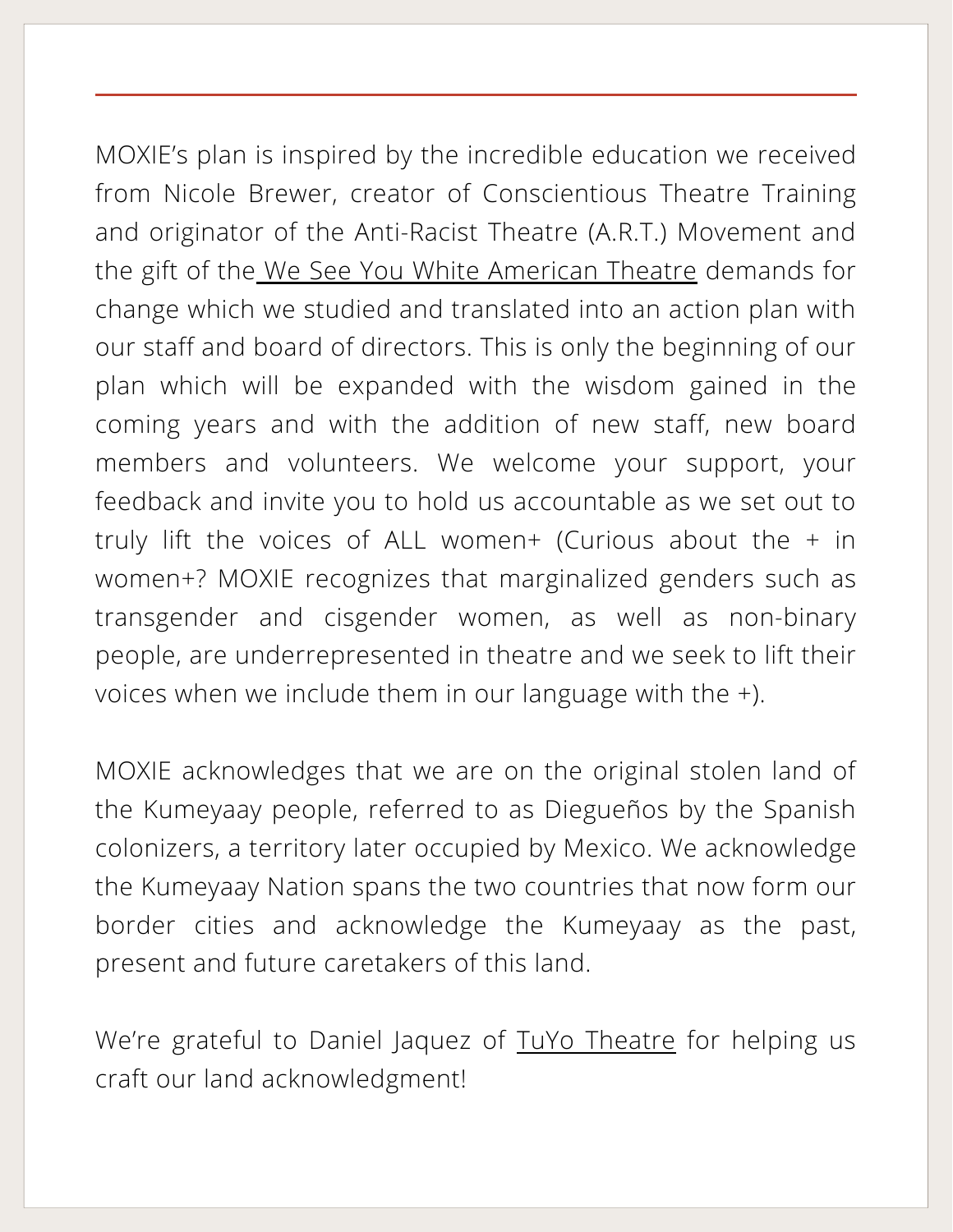# **MOXIE's Anti-Racist Action Plan**

## **Part Two – Radical Inclusivity is MOXIE**

Why Radical? Can't MOXIE just be inclusive?

For MOXIE, Radical Inclusivity carries with it a shift in the power dynamic, a commitment to continuing to push the boundaries, and daring to include those who may think differently than we do. We've been inclusive. We haven't been Radically Inclusive.

**We're ready for this.**

### **Radically Inclusive Opportunities for Artists**

MOXIE will ensure at least 50% of all plays produced on our stages in a given season are written by women+ and non-binary BIPOC (Black, Indigenous, People of Color) playwrights, by 2022.

MOXIE will ensure that 50% of artistic team members hired in a given season are composed of BIPOC artists and technicians and continue our commitment to providing these opportunities to women+ first, by 2022.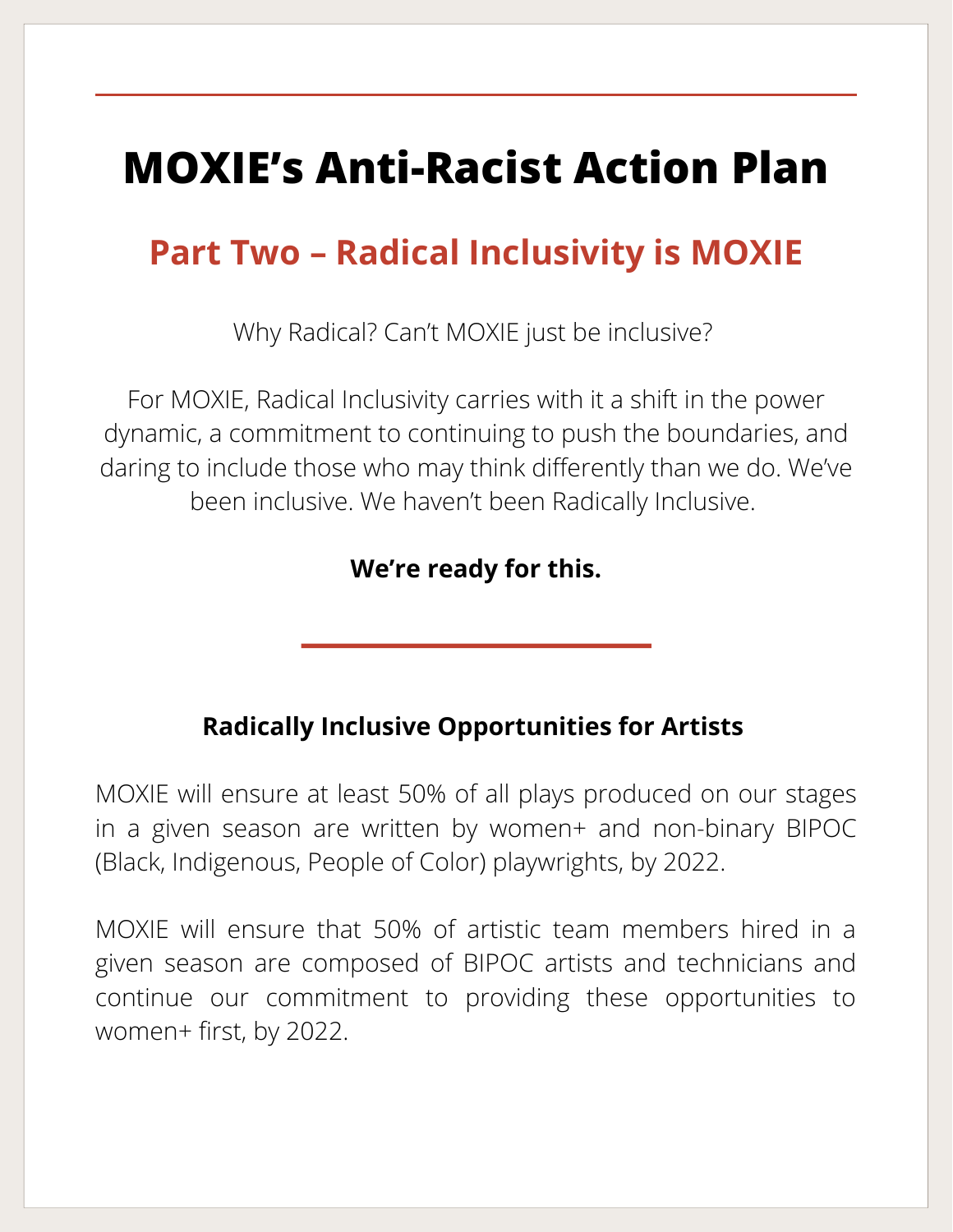MOXIE will seek to further expand the diversity on our stages by actively seeking out trans women and women+ with disabilities, both of which have been sorely underrepresented on our stage, beginning immediately.

MOXIE will establish a committee on the board of directors, composed of primarily BIPOC artists and theatre professionals, who will participate in play selection, by 2022.

MOXIE will publish on our website, at the end of each fiscal year, the total dollars earned by BIPOC artists alongside the total dollars earned by white artists, as well as the total dollars earned by women+ and non-binary artists alongside the dollars earned by men in a MOXIE season, starting in 2022.

MOXIE will work to ensure that all artist's work is critiqued through an anti-racist and radically inclusive lens with the following actions which are to begin immediately:

- MOXIE will cease offering tickets to critics whose reviews contain offensive or harmful language, or stereotyping which upholds white male theatre-makers as the standard of excellence.
- MOXIE will seek out and invite BIPOC members of the press from community publications to begin attending and reviewing MOXIE productions if they aren't already.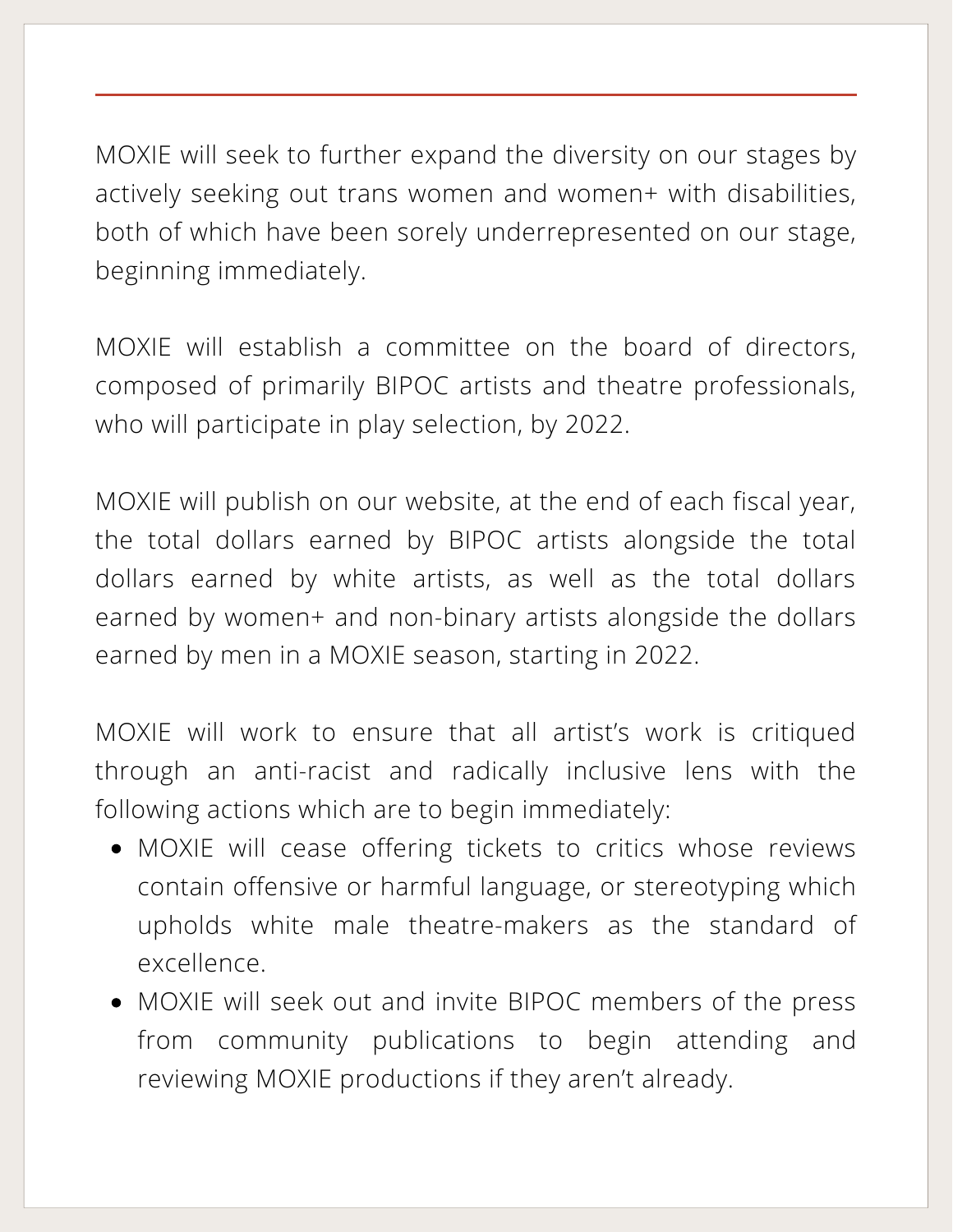MOXIE will work to create a more just and equitable process of marketing, beginning immediately, which includes:

- Credit for all artists who provide marketing insight into audiences they are connected with.
- An open line of communication between marketing and artistic teams so they can provide feedback on materials.
- An end to using production images in marketing and fundraising materials that feature artists in productions that occurred 3 years prior to the material being created, unless the artists have given consent.

### **A Radically Inclusive Process of Making Art**

MOXIE will start each production process by inviting artistic teams to share their traditions and to create a common practice unique to that artistic team that welcomes the traditions of BIPOC Theatre makers and honors the plural identities of individuals, beginning immediately.

MOXIE will ensure that creative teams undergo equity, diversity and inclusion workshops at the beginning of rehearsal processes, collect signed accountability statements from artistic teams which outline the consequences for harmful comments or behaviors and further develop our intervention and disruption protocols to ensure a safe working environment for all, by 2022.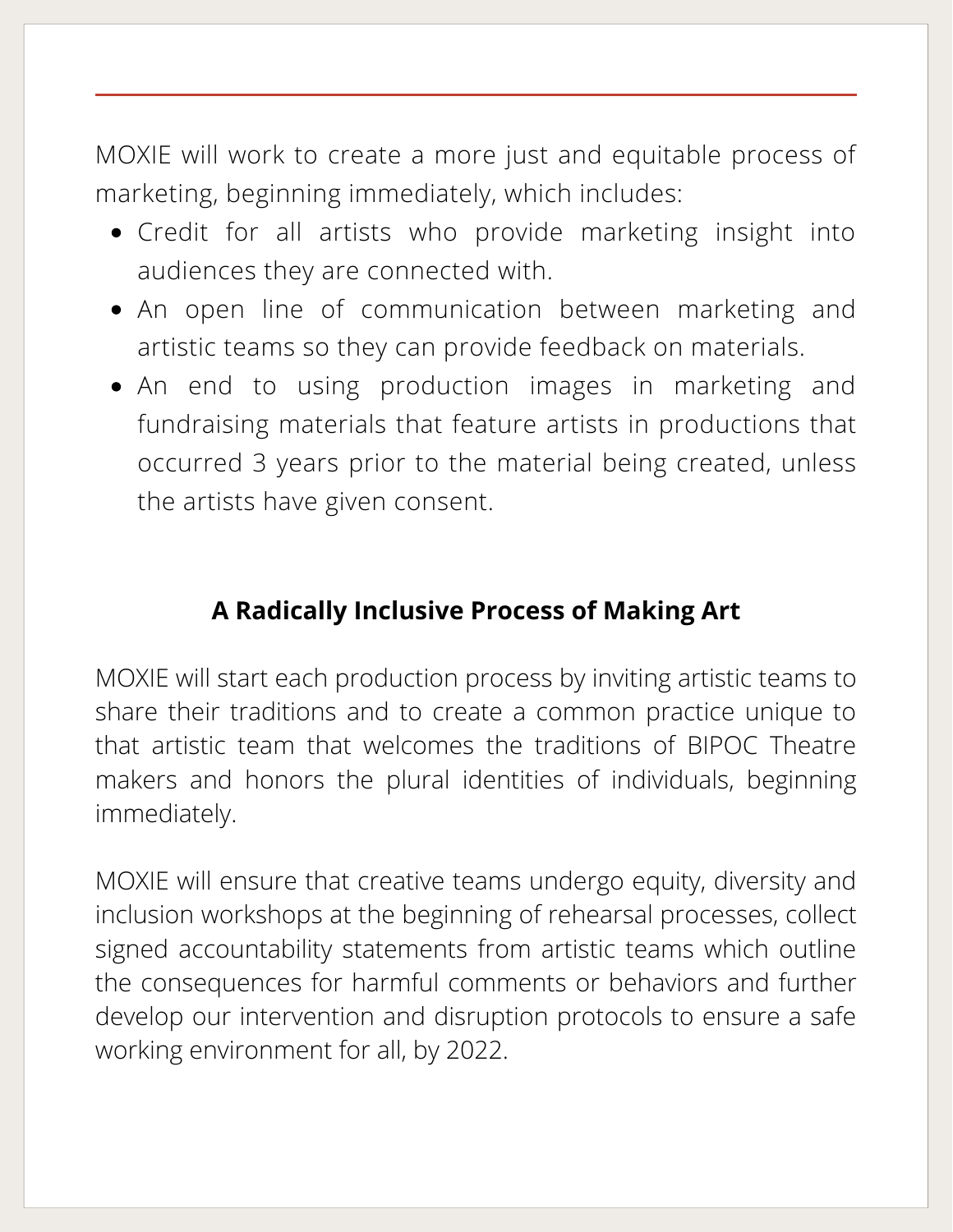MOXIE will ensure that intimacy coaches and fight directors we employ have training that qualifies them to work with BIPOC artists, beginning immediately.

MOXIE will make mental health support available for actors participating in productions with traumatizing content to protect the well-being of our artists, starting in 2022.

MOXIE will eliminate technical rehearsals that exceed 8 hours, beginning immediately.

### **Supporting Radically Inclusive Staff & Volunteers**

MOXIE will hire 1 new BIPOC Executive Level Leader, by 2023.

MOXIE will create a committee on the board, with a BIPOC majority, to refresh our mission and vision to support women+ and to participate in creating a new strategic plan for MOXIE Theatre, by 2022.

MOXIE will amend our bylaws, board requirements, and financial contribution requirements, to ensure more accessible opportunities to join our Board of Directors and MOXIE will increase the percentage of BIPOC representation on our board to 50%, by 2022.